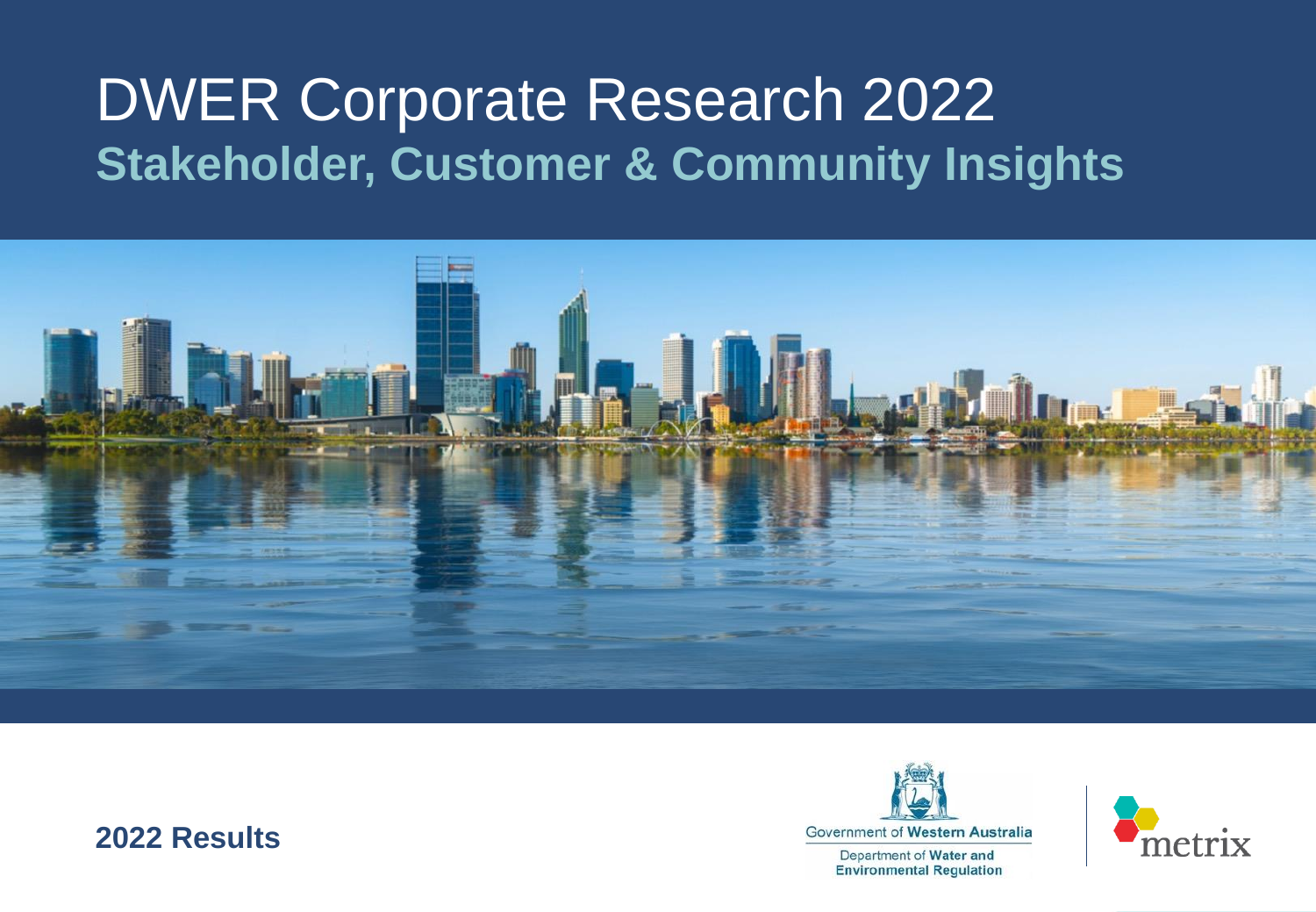### Scope of Engagement



Data collection: 18<sup>th</sup> October 2021 to 11<sup>th</sup> January 2022.

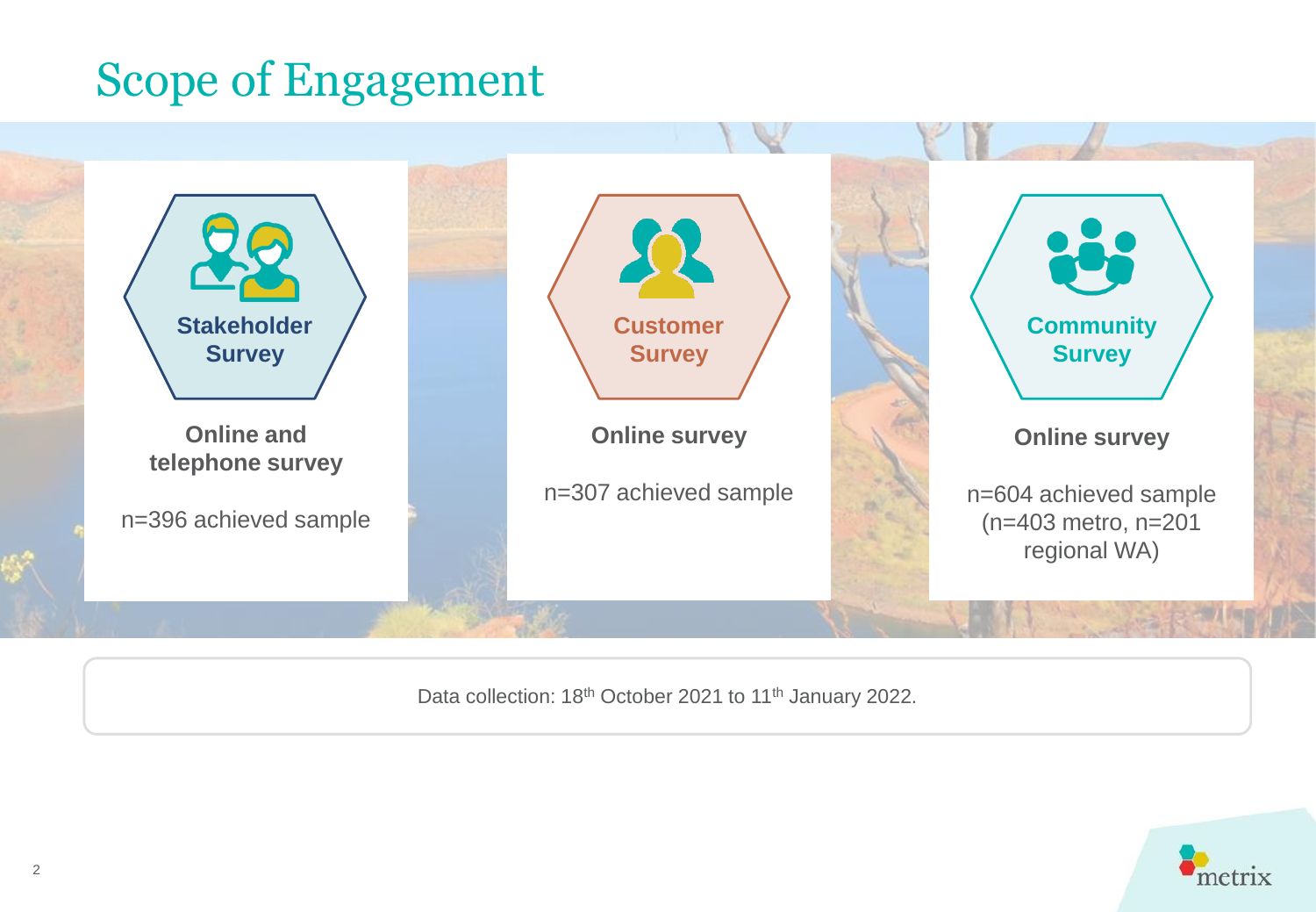## **Stakeholder** impressions of DWER are still largely positive

**Stakeholder Sentiment Towards DWER** 



Excludes *don't know* responses

Q6. Overall, how do you feel about the Department of Water and Environmental Regulation as an organisation?

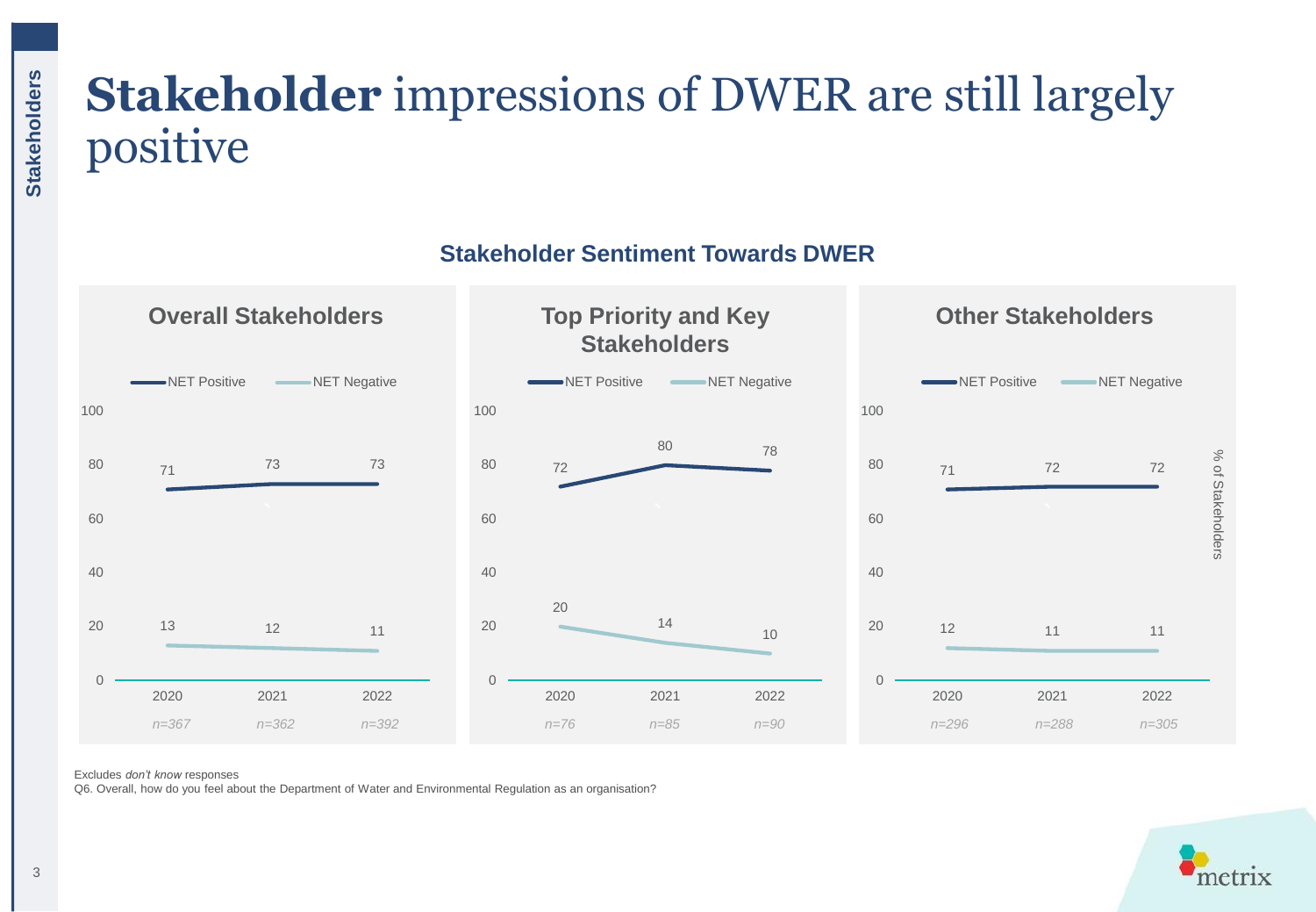### However transactional **customer** perceptions of DWER have softened across most customer groups

**Overall Customers Water Information Reporting** 





### **Overall Sentiment Towards DWER**





#### **Water Licensees Clearing Permit Customers Other Customers**





4 Q6/Q7. Overall, how do you feel about the Department of Water and Environmental Regulation as an organisation? ↑**↓** Significant difference to 2020 and 2021 results at 95% confidence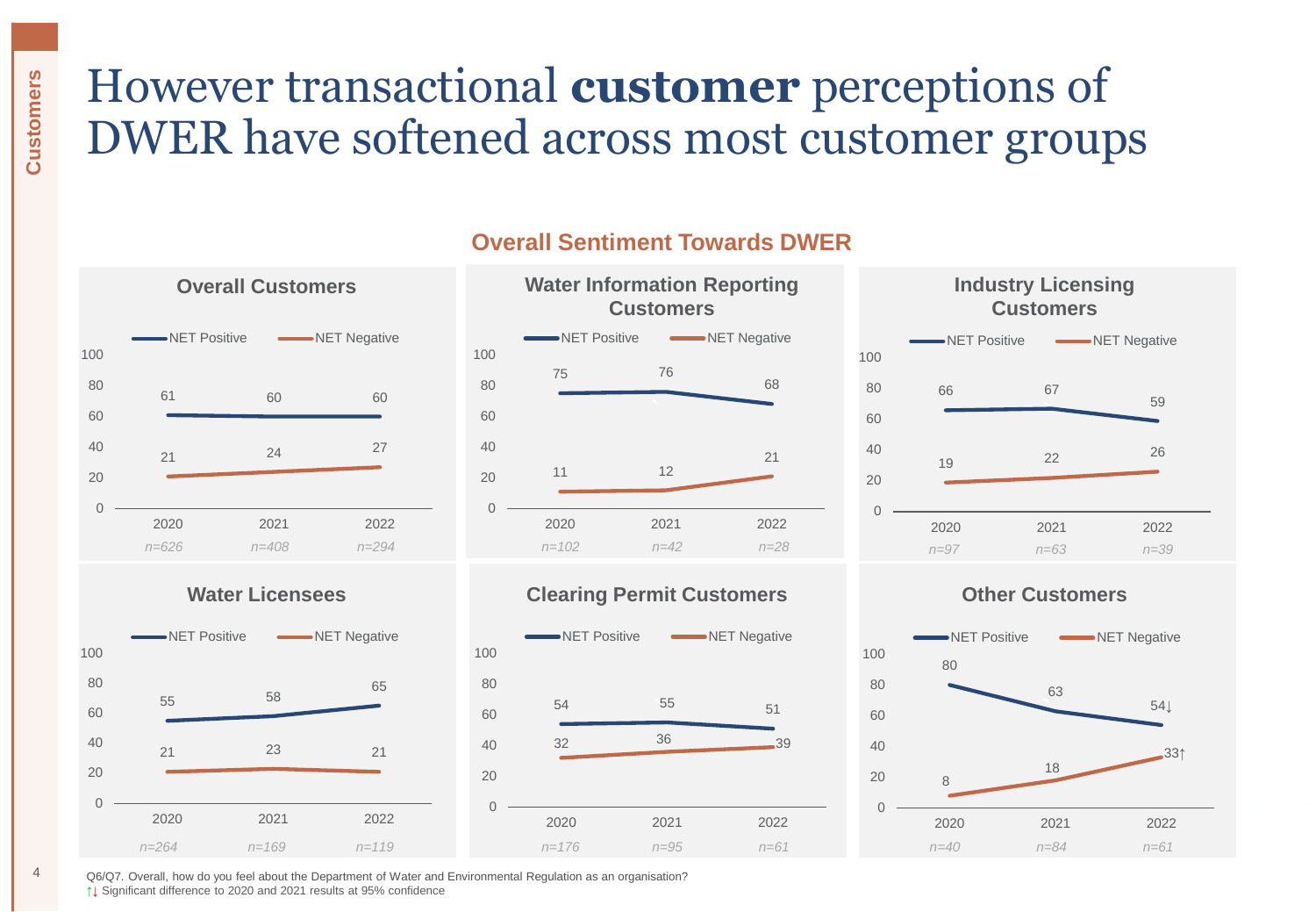### Key Issues Cited by Transactional Customers…



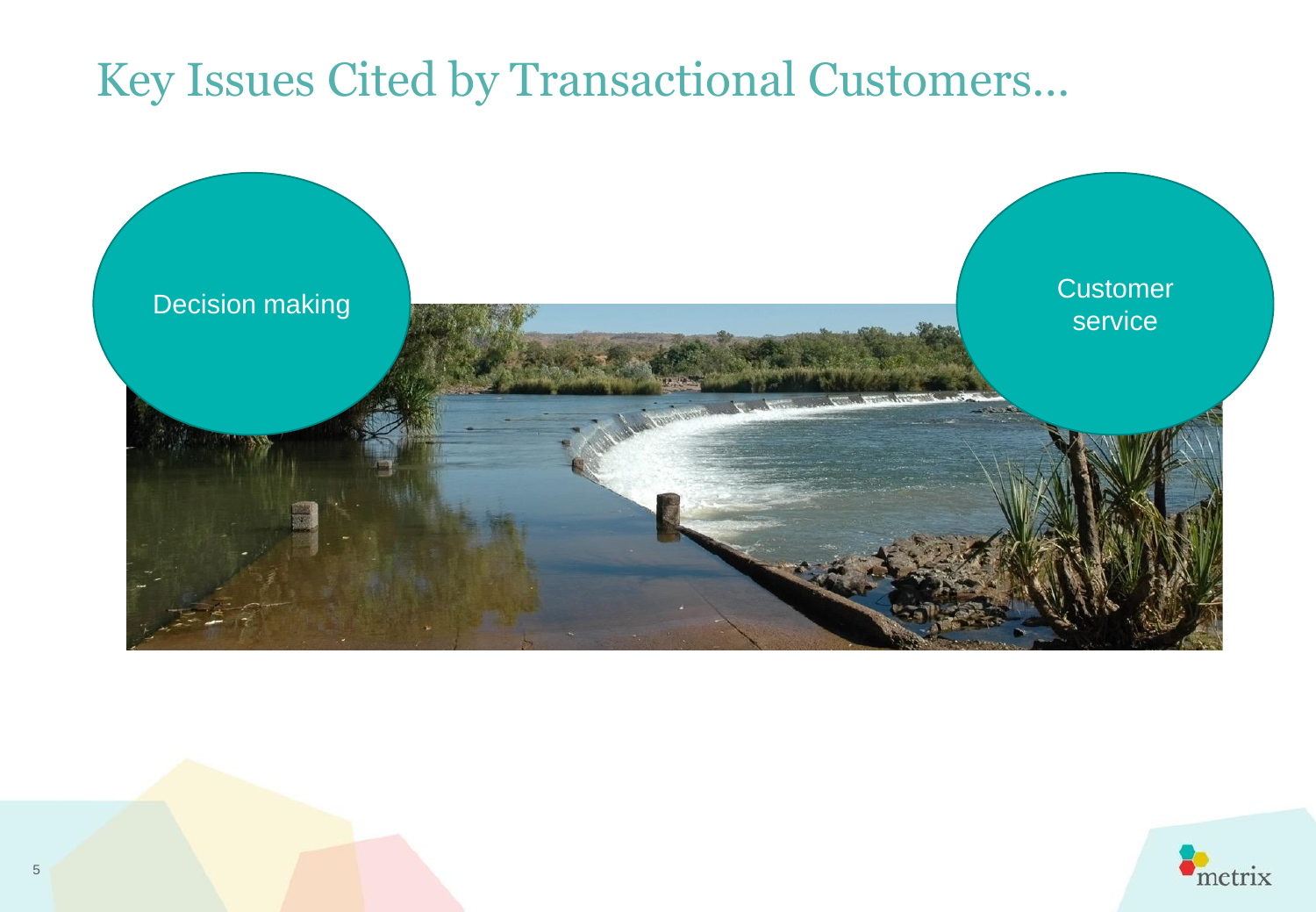## This year's KPI held steady at six in ten



#### 7 **7 P** 7  $\frac{1}{6}$  6  $\frac{1}{2}$  12 12 11 11 10 **1** 10 9  $\begin{array}{c|c}\n7 & 10 \\
6 & 6\n\end{array}$ 9 11  $27$  27 21  $\frac{1}{2}$  24 18 20 23  $\overline{22}$ 52↓ 55 62 <mark>5</mark> 59 64 69↑ 55 | 57 2015 2016 2017 2018 2019 2020 2021 2022 ■ Don't know ■ NET ineffective ■ Neither ineffective nor effective ■ NET effective

**Water KPI | Perceived Effectiveness of DWER At Managing the State's Water**

% of Stakeholders who have<br>had water dealings % of Stakeholders who have had water dealings

2022 n=286 | 2021 n= 284 | 2020 n=298 | 2019 n=250 | 2018 n=233 | 2017 n=319 | 2016 n=263 | 2015 n=279 Q11. From your experience with and understanding of the Department, would you say that overall it ...? Scores may equal 100% by +/- 1% due to rounding

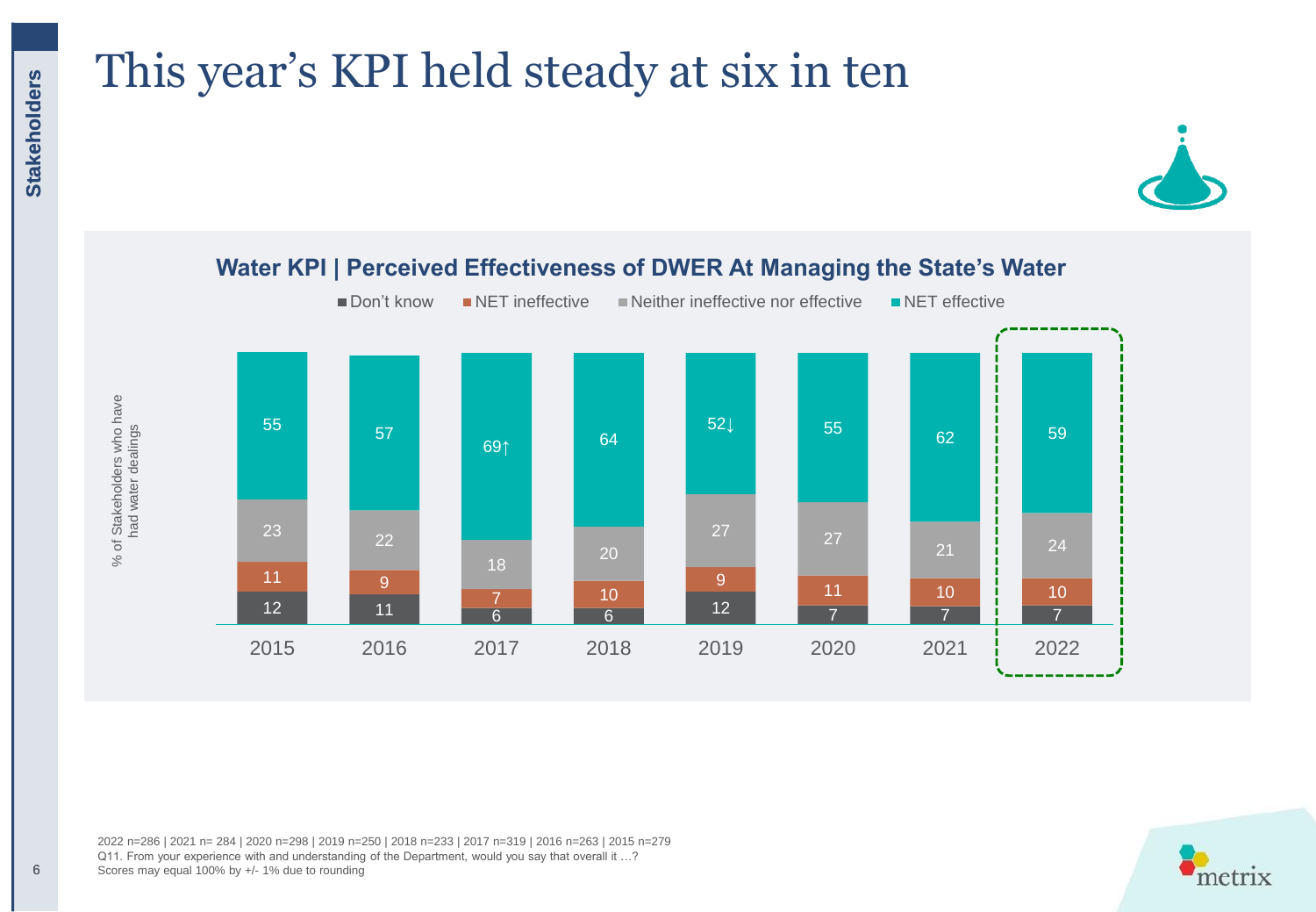### Water management continues to receive the highest ratings from Stakeholders, with perceptions of waste management trending upwards

### **Perceived Effectiveness of DWER At Managing… | % NET Effective**







% of stakeholders who have had environmental dealings



**Waste Management** 



Q11. From your experience with and understanding of the Department, would you say that overall it ...?

Q14. Overall, how effective do you think DWER is in managing the state's environment for sustainable productive use?

Q16. Overall, how effective do you think DWER is in setting the framework for better management of waste including improving the reuse and recycling of waste products?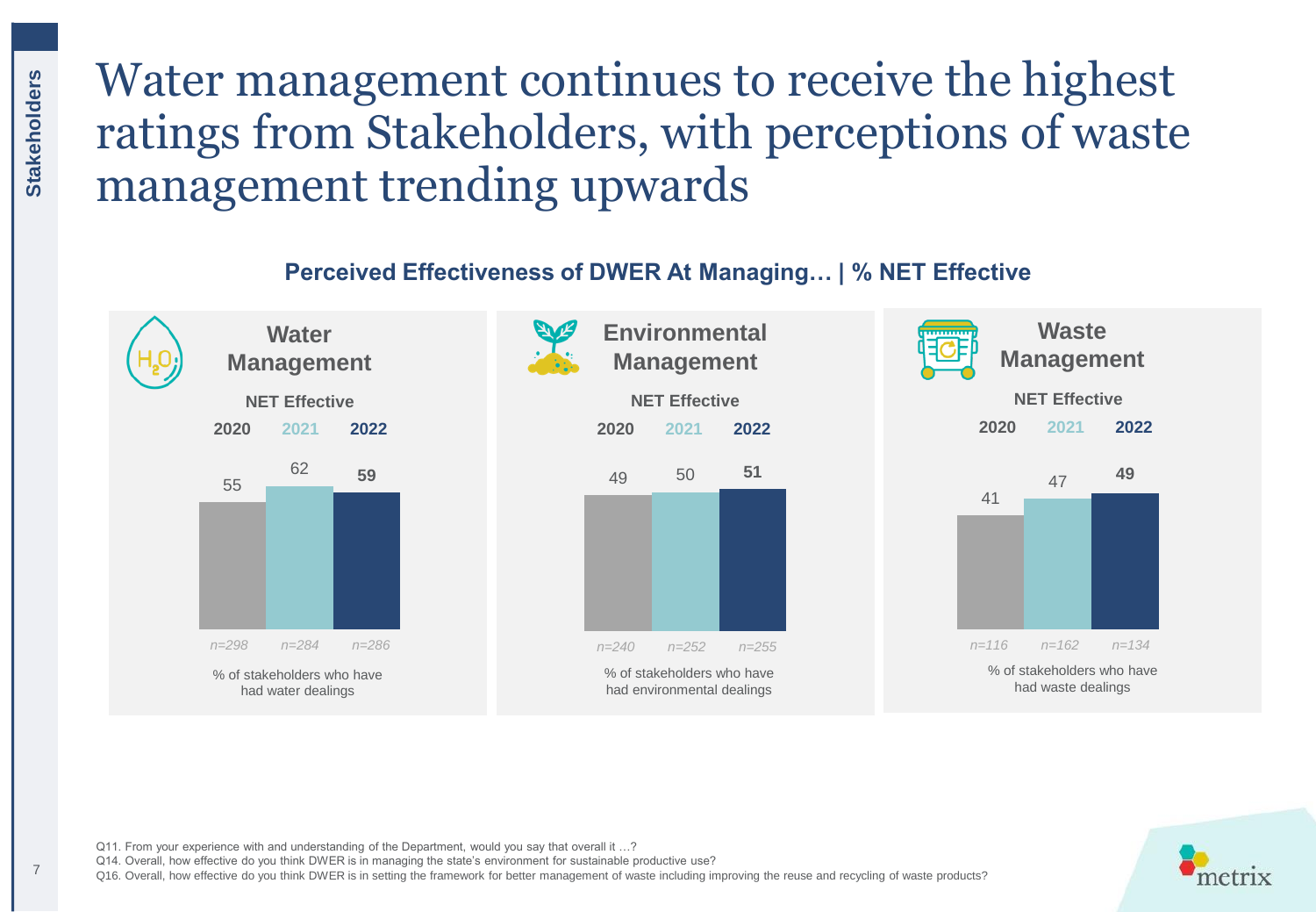### **Customer** perceptions of DWER's waste management continue to trend upwards; perceived effectiveness of environmental management has declined

### **Perceived Effectiveness of DWER At Managing… | % NET Effective**



Q11: Overall, how effective do you think DWER is in managing the state's water as a resource for sustainable productive use?

Q14. Overall, how effective do you think DWER is in managing the state's environment for sustainable productive use?

Q16. Overall, how effective do you think DWER is in setting the framework for better management of waste including improving the reuse and recycling of waste products?

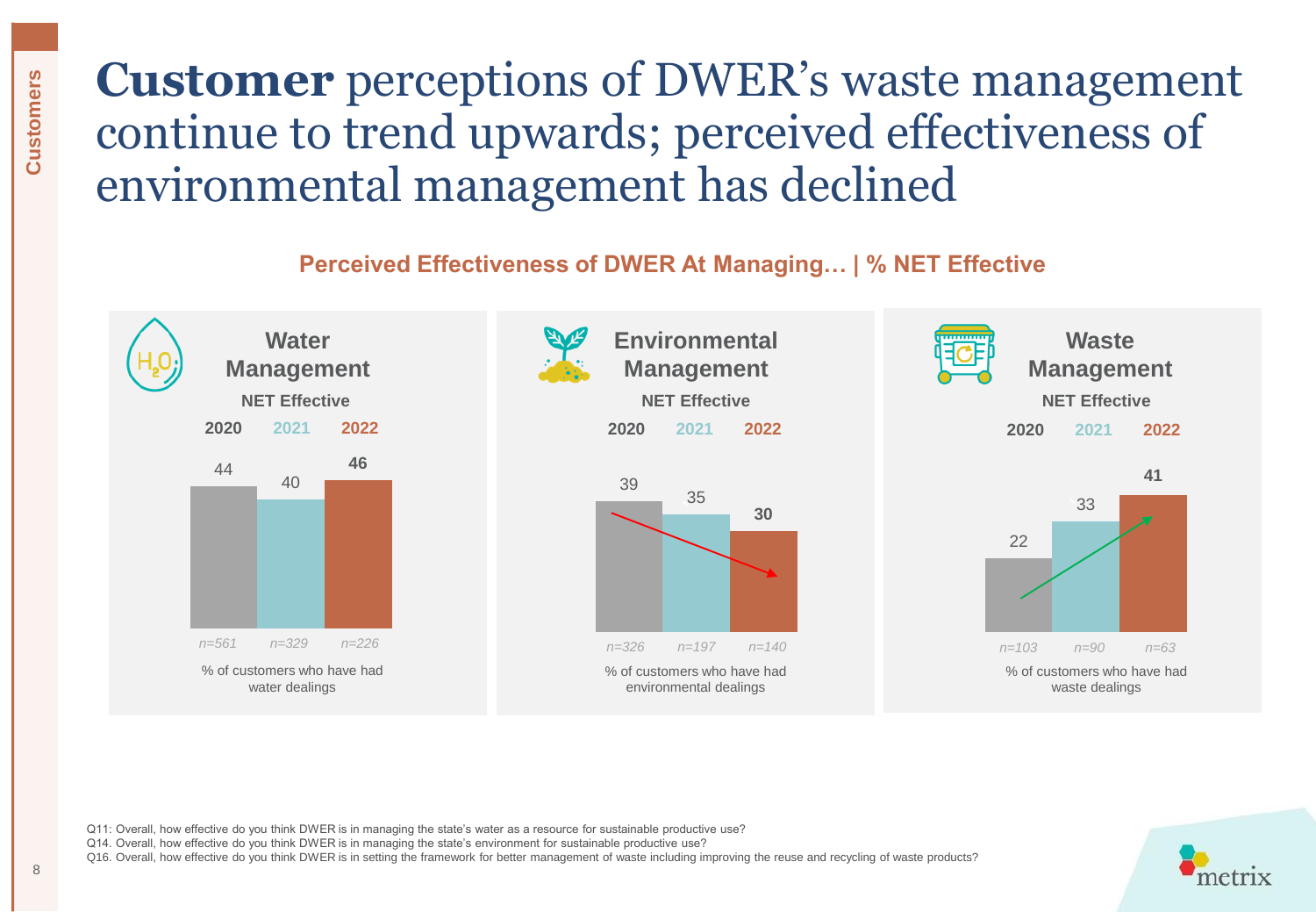# Key Issues/Suggestions for Improvement



**Water Management** 

Key reasons for perceived ineffectiveness are:

- Perceived lack of long-term planning
- Inadequate monitoring and enforcement
- Lack of a balanced/fair and equitable approach
- Too much reliance on modelling
- Need for more focus on regional and remote issues



**Environmental Management**

Commonly cited issues are:

- Allowing too much clearing of land
- Being too focused on industry development
- Lack of a strategic approach
- Lack of enforceable policies
- Not enough monitoring of water use



**Waste Management** 

Stakeholders would like to see:

- More support for LGAs and industry to meet their waste strategy targets
- Regulation regarding waste and recycling in particular.

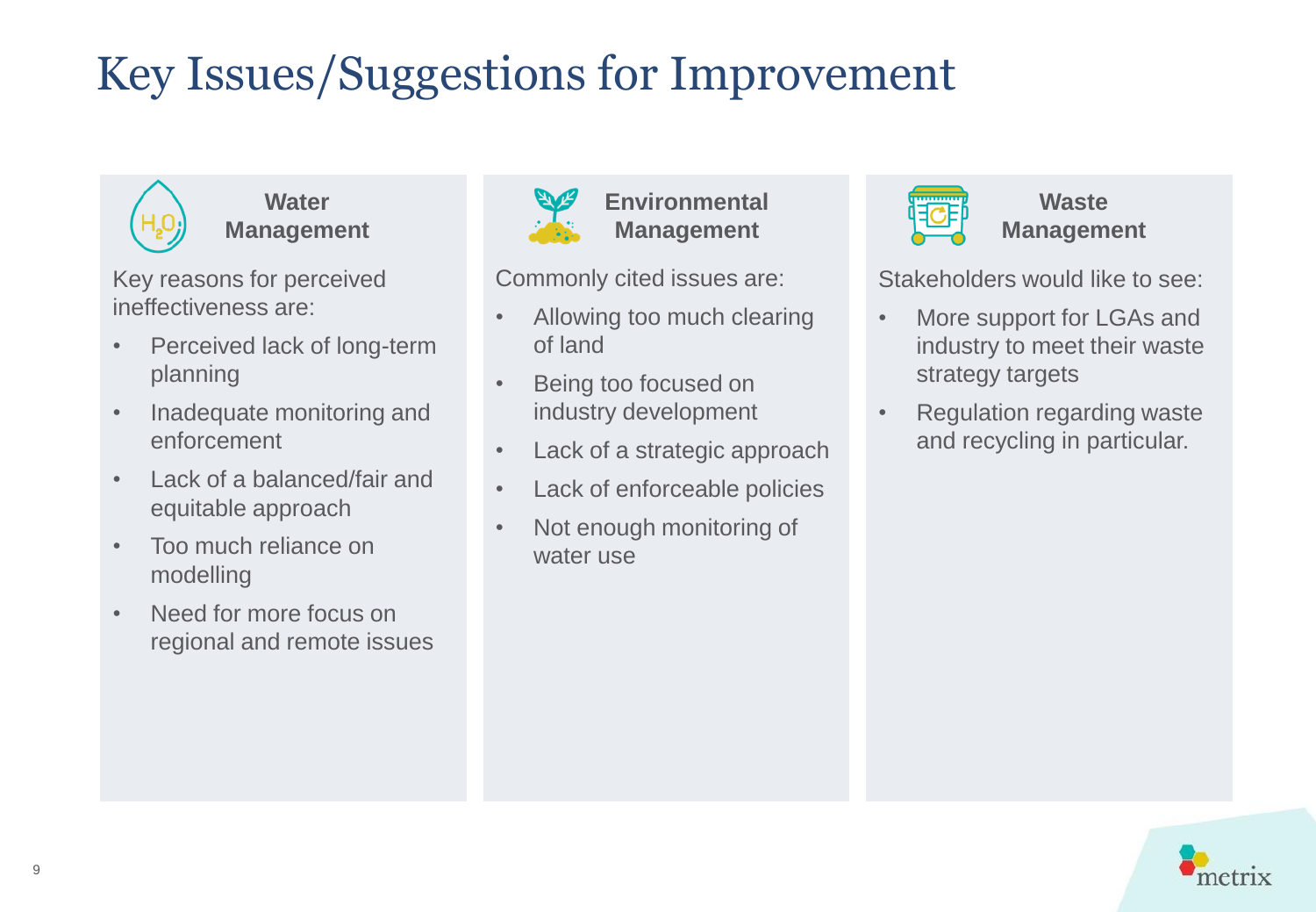# **Water security** is still the key priority; Climate change has increased as a priority for Stakeholders

| % High Priority                                            | <b>Stakeholders</b> | <b>Customers</b> |
|------------------------------------------------------------|---------------------|------------------|
|                                                            | 2022                | 2022             |
| Management of the state's ground water resources           | 68%                 | 52%              |
| Protection of drinking water sources                       | 66%                 | 51%              |
| Investing in water projects to address the drying climate  | 64%                 | 51%              |
| Climate change                                             | 64%个                | 47%              |
| Contamination of water (i.e. water quality)                | 61%                 | 58%              |
| Clearing of land and the environment for development       | 52%                 | 41%              |
| Facilitate recycling of waste                              | 51%                 | 47%              |
| Rubbish/litter polluting our waterways and ocean           | 47%                 | 45%              |
| Rubbish/litter polluting our land and environment          | 45%                 | 44%              |
| Ensuring waste wise alternatives are available to consumer | 45%                 | 40%              |
| Volume of waste generation by the WA community             | 45%                 | 39%              |
| Air pollution                                              | 32%                 | 34%              |

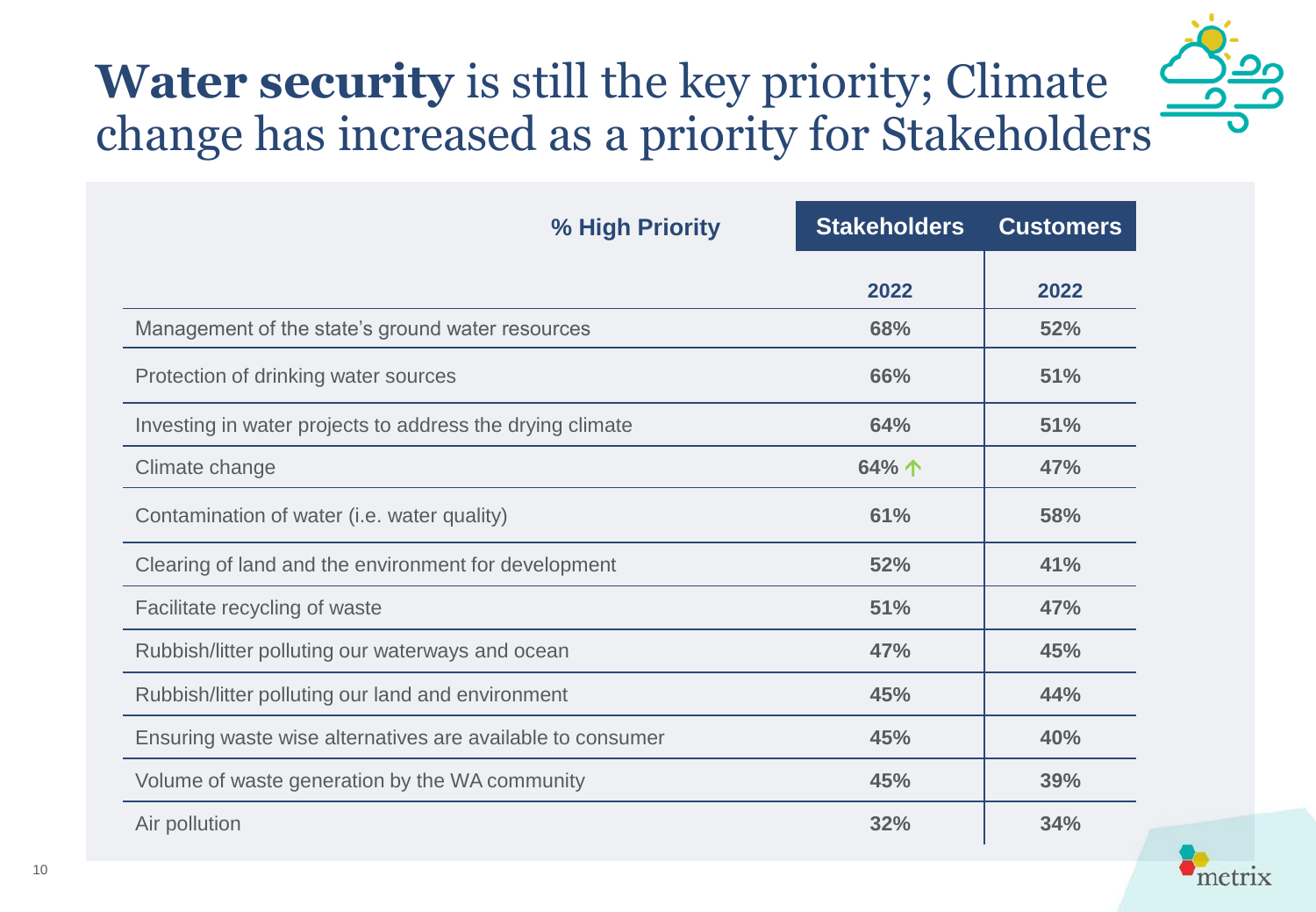### **Community awareness** of key DWER initiatives held steady

Understanding of CDS is improving as the scheme enters its second year.





 $n=604$ Q11r: Which of the following programs have you seen or heard about before today, specifically in WA Significant difference to previous year at 95% confidence level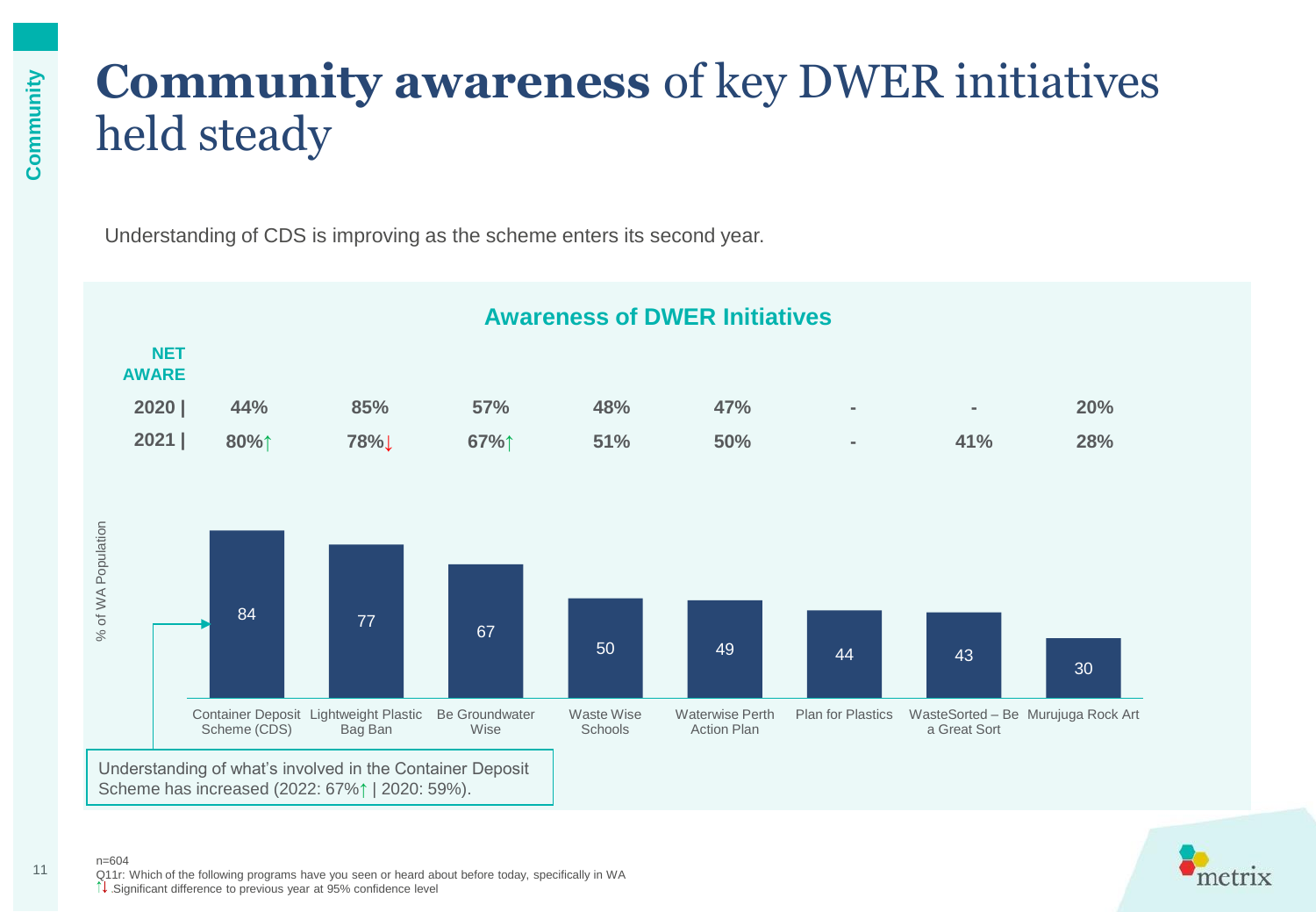## Key Insights

- **1. DWER's stakeholder management framework and increased focus on relationship management since 2019 continues to have a positive impact on Stakeholder perceptions**
- **2. However, transactional Customers are less positive**
- **3. Customer perceptions of DWER's environmental management have softened**
- **4. Perceived effectiveness of waste management is improving**
- **5. Water security is still considered the key overall priority, although Climate change has increased in priority for Stakeholders**
- **6. Improved understanding of the CDS as the scheme enters its second year**